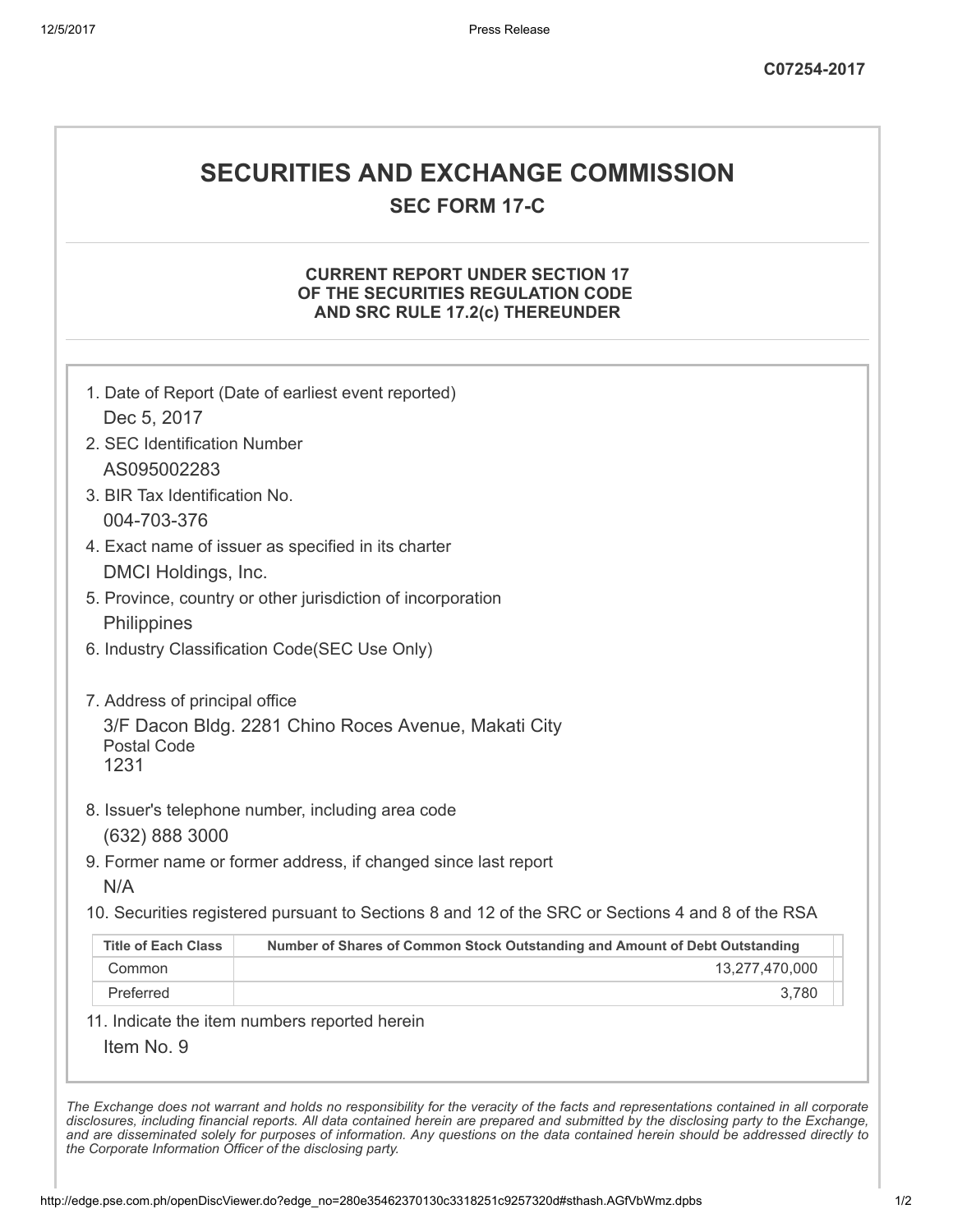12/5/2017 Press Release



## DMCI Holdings, Inc. DMC

#### PSE Disclosure Form 4-31 - Press Release References: SRC Rule 17 (SEC Form 17-C) Section 4.4 of the Revised Disclosure Rules

#### Subject of the Disclosure

DMCI Group Founder David M. Consunji named Grandfather of the Construction Industry

#### Background/Description of the Disclosure

DMCI Holdings Founding Chairman David M. "DM" Consunji was recently recognized as the Grandfather of the Construction Industry by the Construction Industry Authority of the Philippines, an attached agency of the Department of Trade and Industry (DTI).

The posthumous award was conferred by DTI Secretary Ramon M. Lopez during the annual Philippine Construction Congress at the Philippine International Convention Center (PICC). The annual event was held to 'formulate the overall strategic direction of the country's construction industry.'

DMCI Holdings Chairman and President Isidro A. Consunji and D.M. Consunji, Inc. President and CEO Jorge A. Consunji accepted the award on behalf of their father.

DM founded the DMCI group of companies on the belief that an honest contractor can make a reasonable profit. His passion to build was equaled only by his commitment to serve.

While DM was known for constructing iconic buildings, luxury hotels and public infrastructure, his most treasured project is the UP Chapel, which was built with the combined efforts of four National Artists.

Aside from his storied career in the private sector, DM also served as Secretary of the Department of Public Works, Transportation and Communications from 1970 to 1975.

He was a papal awardee of the Knighthood of Saint Sylvester in 1988, Management Association of the Philippines (MAP) Man of the Year in 1996 and one of the 4 awardees of The Outstanding Filipino of 2002.

DM also received multiple recognitions from his alma mater, including the 2016 Most Distinguished Alumnus from the University of the Philippines Alumni Association (UPAA).

###

#### Other Relevant Information

See attached press release (with photo).

#### Filed on behalf by:

| <b>Name</b> | $\overline{\phantom{0}}$<br>iη                                       |
|-------------|----------------------------------------------------------------------|
|             | . Senior i<br><b>.</b> Officer<br>$1 - m + 0$ .<br>$^{\prime\prime}$ |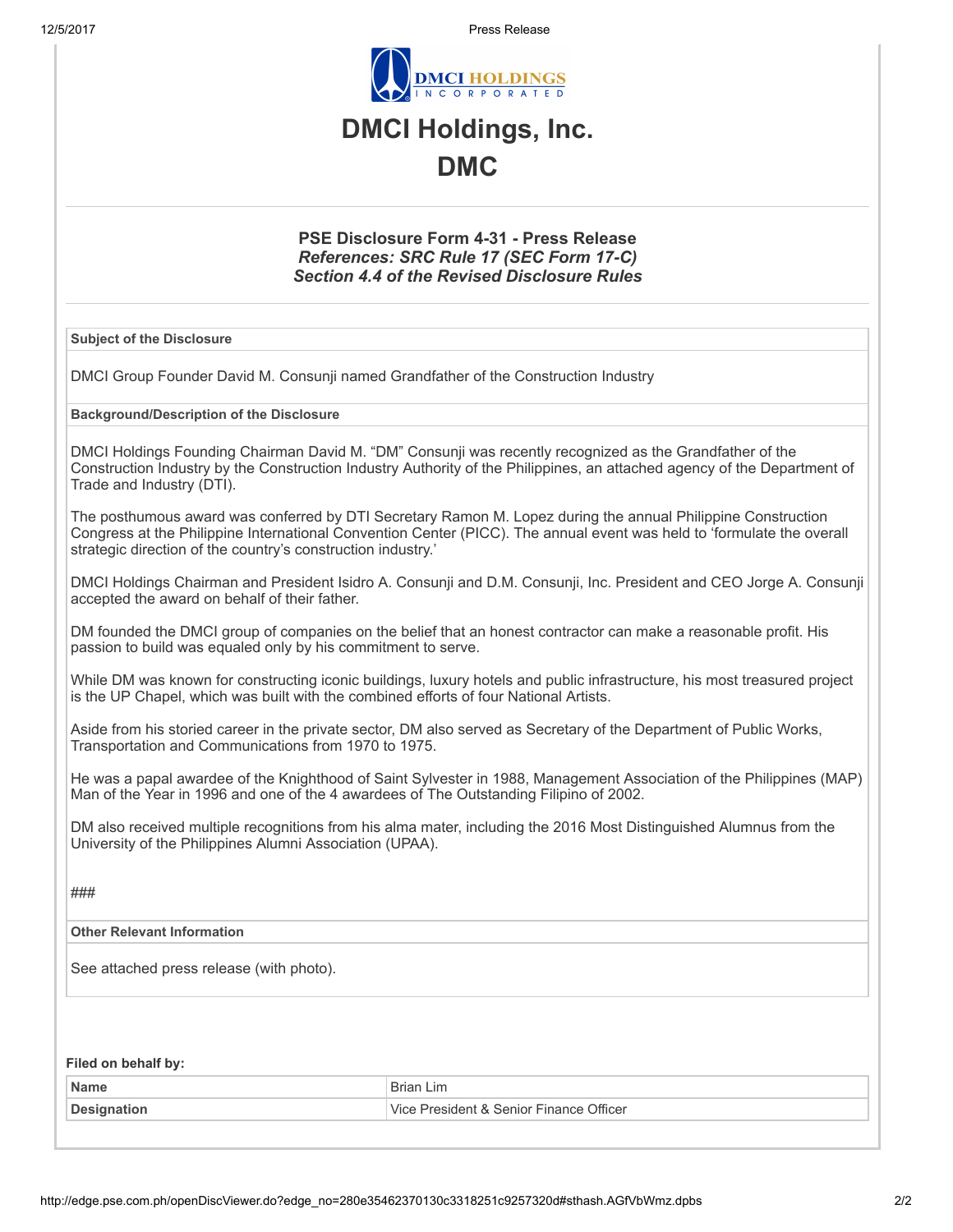



### **DMCI Group Founder David M. Consunji named Grandfather of the Construction Industry**

DMCI Holdings Founding Chairman David M. "DM" Consunji was recently recognized as the Grandfather of the Construction Industry by the Construction Industry Authority of the Philippines, an attached agency of the Department of Trade and Industry (DTI).

The posthumous award was conferred by DTI Secretary Ramon M. Lopez during the annual Philippine Construction Congress at the Philippine International Convention Center (PICC). The annual event was held to 'formulate the overall strategic direction of the country's construction industry.'

DMCI Holdings Chairman and President Isidro A. Consunji and D.M. Consunji, Inc. President and CEO Jorge A. Consunji accepted the award on behalf of their father.